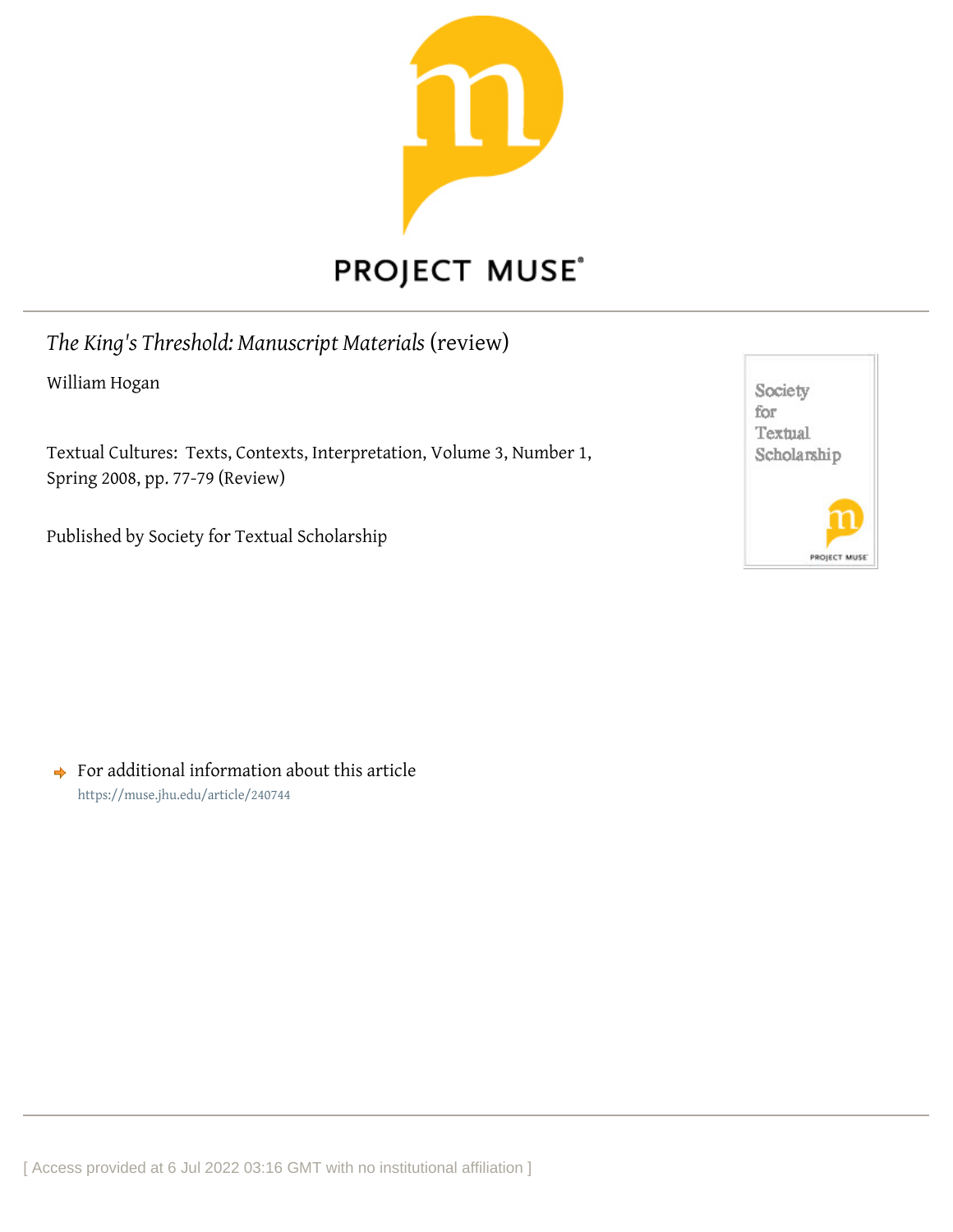## **Anglo-American Reviews**

Kiely, Declan, ed. 2005. William Butler Yeats, *The King's Threshold: Manuscript Materials*. Ithaca and London: Cornell University Press. ISBN 13 978-0801441042. Pp. *lxi* + 620. \$115.

As readers of *Textual Cultures* are aware, William Butler Yeats was a notorious reviser of his own work. He took advantage of any occasion, from the rehearsal and performance of one of his plays to a crisis in Irish politics, to tinker–and sometimes to do considerably more than tinker–with the words on the page. Editors of Yeats's work have long confronted the challenge of how to present reading texts of poems like "The Lamentation of the Old Pensioner", or "The Scholars", which were revised so heavily over time that we are left not with a single poem with a few variant readings, but with multiple versions of the poem, each with claims to authority.

The plays, perhaps, present even greater editorial difficulties, since on many of them, Yeats worked collaboratively, both at the composition stage, with Lady Gregory and other colleagues at the Abbey Theatre, and at the rehearsal and performance stage, with the actors in the company. As with almost all works written for performance, Yeats's plays were living documents, changing shape over time, frequently in very significant ways. What is an editor to do, for example, with *The King's Threshold,* an early play first composed in 1903, whose central character heroically triumphs at the end of early published versions, while he dies tragically in later ones?

The best answer, it would seem, is to do what Declan Kiely has done in this recent volume of the Cornell Yeats series, which is to provide for readers and scholars a complete view of the play's evolution. From its first existence as a prose scenario dictated to Lady Gregory in 1903, to its last reworking at the proof stage of the unpublished Macmillan Edition de Luxe in 1931, Kiely's edition reveals the changing shape of the play, particularly as Yeats reconceived it in response to traumatic events in Ireland's national life between 1903 and 1921. What emerges from this careful treatment is a new appreciation for the importance of *The King's Threshold* among Yeats's early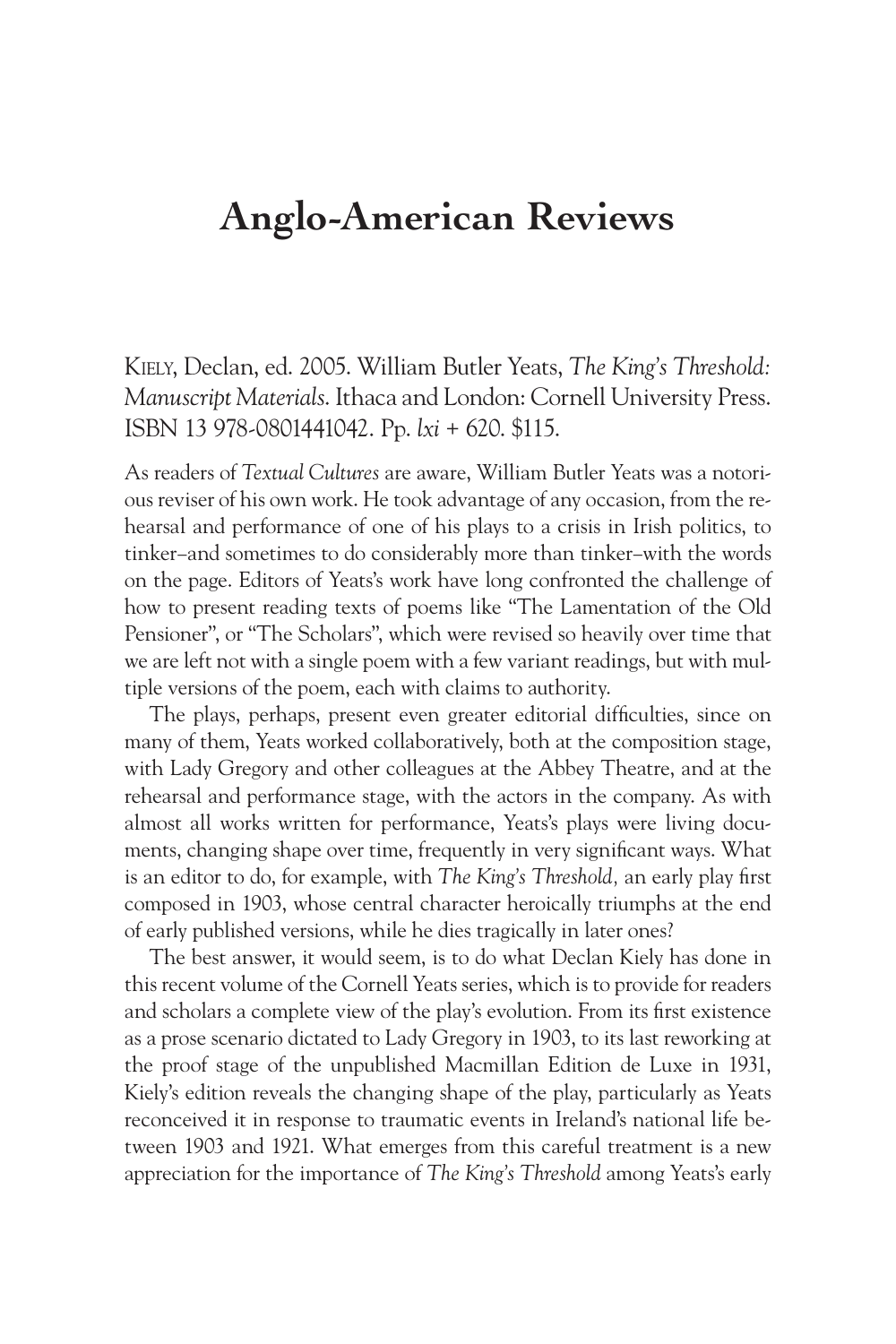plays, and for its interest as an example of the textual complexity that typifies so many of Yeats's works.

*The King's Threshold* tells the story of Seanchan, a bardic poet at the court of King Guaire in sixth-century Ireland. In the play, Seanchan has been expelled from the king's table of advisers; in response, he begins a hunger strike at the palace gates to insist on the centrality of the poet in the hierarchy of political power. As Kiely notes in his excellent introduction to the volume, Yeats's use of this material allows him to bridge his early interest in the Irish bardic tradition with his later conception of the poet as a crucial voice of wisdom amidst the clamorings of society.

In this respect, *The King's Threshold* seems to anticipate some of Yeats's later aesthetic and political concerns in a way that other, more widely anthologized early plays, such as *Cathleen ni Houlihan* (1902) or *On Baile's Strand* (1904), do not. Thus, this edition clarifies in new ways the evolution of Yeats's view of the poet's social and political function. Even more important, the edition provides further evidence that for Yeats "the text" is not the singular fixed object that we find in *The King's Threshold* in *The Collected Plays,* which Yeats himself prepared in 1934 and which has since served as the standard edition. Rather, Kiely's edition suggests that the play is really a process of revision through discrete versions, a history of rewriting that mirrors Yeats's own evolving relationship with Ireland and with his public role as bard.

Kiely has organized the volume to illuminate four periods in the textual history of the play; the first two represent revisions made before 1911, chiefly in response to the play's first performance at the Abbey in 1904. The ending of these early versions finds King Guaire acquiescing to Seanchan's hunger strike and humbly conceding the centrality of the poet in the machinery of the state. One of the fascinating things about these early manuscripts is the extent to which they reveal a collaborative relationship between Yeats and Lady Gregory, who served as his amanuensis. Kiely points out that the "happy ending" of the early versions was Lady Gregory's idea, and that she had to argue for its inclusion with Yeats, who was inclined—even at this early stage—to have Seanchan die.

The play remained in this first version until 1920, when Yeats made another major revision. Yeats was moved to revise the play by the hunger strike of Terence MacSwiney, the Sinn Féin Lord Mayor of Cork, who had been imprisoned in Brixton Prison, London. After MacSwiney died as a result of his strike, Yeats altered the ending of *The King's Threshold*; in this revised version, Seanchan dies in the face of the king's intransigence.

Kiely's edition provides a generous selection of photographic reproduc-